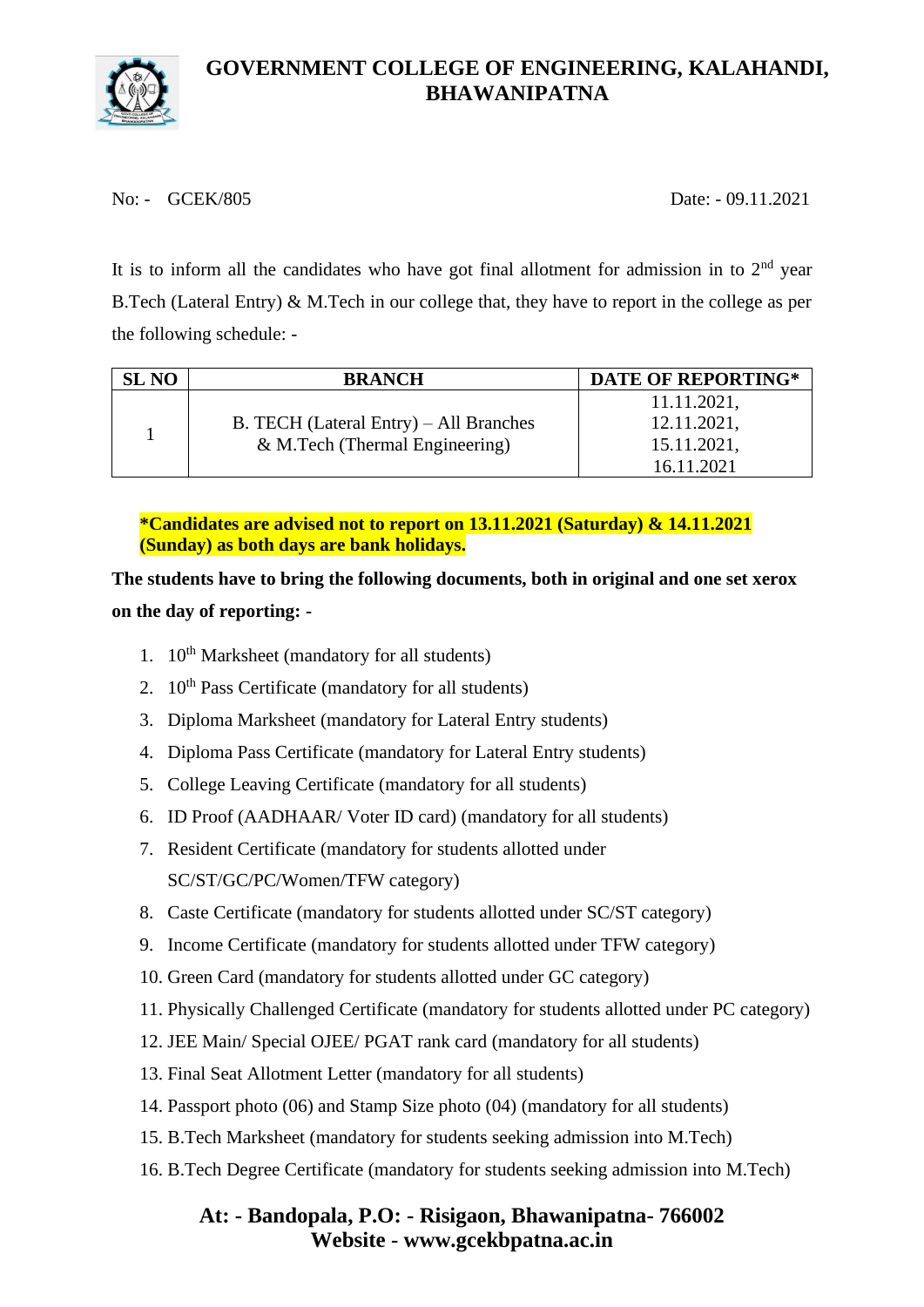

# **GOVERNMENT COLLEGE OF ENGINEERING, KALAHANDI, BHAWANIPATNA**

### **Detailed Fee Structure for Lateral Entry into Second Year B.Tech & First Year M.Tech**

| <b>Counseling Fees Already</b><br>paid by the students (in<br><b>Rupees</b> ) | College admission fee to be<br>paid (in Rupees) | <b>Candidates allotted under</b><br><b>TFW</b> has to pay (in Rupees) |
|-------------------------------------------------------------------------------|-------------------------------------------------|-----------------------------------------------------------------------|
| 10000                                                                         | 28400                                           | 16400                                                                 |
| 5000                                                                          | 33400                                           | 21400                                                                 |

#### **MODE OF PAYMENT: -**

#### **College Fees: -**

- 1. Click on the URL<https://gcekbpatna.ac.in/billpayment/>
- 2. Enter OJEE Application number in the field of registration number.
- 3. The college fees applicable to the student will be visible and proceed for the online payment.
- 4. To get the payment receipt, click on Print Receipt button on the top right corner of the webpage<https://gcekbpatna.ac.in/billpayment/>
- 5. Enter OJEE application number and date of birth as 01-01-2001. Click on Login and download your receipt.

\*After receiving the date of birth data of all the students from OJEE, the date of birth to be entered in the "Print Receipt" page will be updated from the subsequent semesters.

### **Hostel Fees: -**

- Students can give the consent for staying in the hostel at the time of reporting. They can pay the hostel fees through Demand Draft in favour of "Principal GCEK" in any nationalised bank payable at Bhawanipatna.
- Also, the hostel fees can be paid in cash mode at the time of reporting.
- The total hostel fees to be paid for  $3<sup>rd</sup>$  semester B.Tech (Lateral Entry) & M.Tech (1<sup>st</sup>) semester) students is Rs. 22,900/- (Rupees Twenty-Two Thousand Nine Hundred Only).

### DETAILED FEE STRUCTURE IS ALSO PRESENT IN THE ONLINE NOTICE BOARD OF THE COLLEGE WEBSITE.